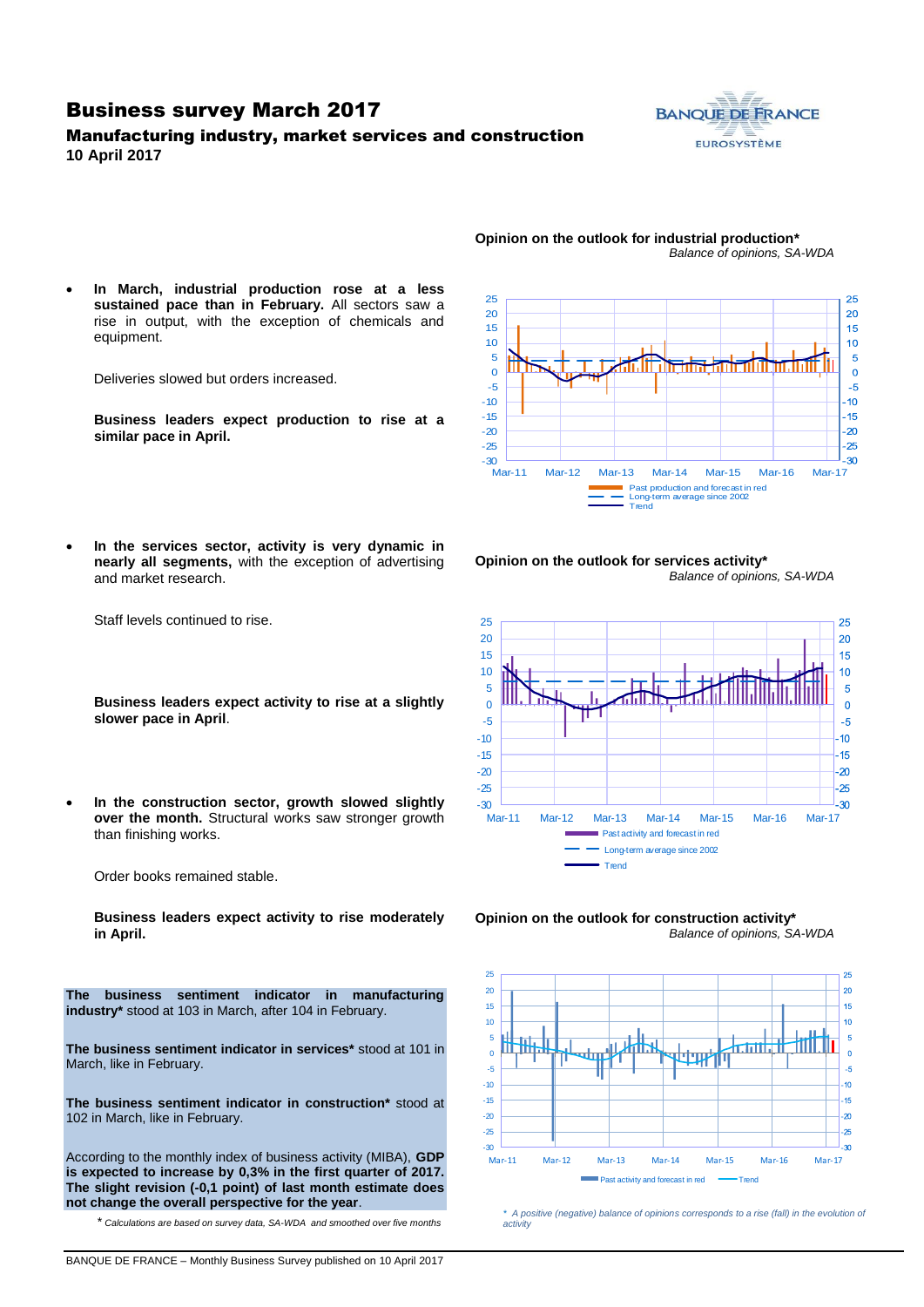| Manulacturing muusti y        |                |                |                |                |              |                |                |                |          |        |        |          |
|-------------------------------|----------------|----------------|----------------|----------------|--------------|----------------|----------------|----------------|----------|--------|--------|----------|
|                               | May-16         | $Jun-16$       | Jul-16         | Aug-16         | Sep-16       | Oct-16         | Nov-16         | Dec-16         | $Jan-17$ | Feb-17 | Mar-17 | Apr-17   |
| <b>Change</b>                 |                |                |                |                |              |                |                |                |          |        |        | Forecast |
| Production                    | 4              | $\mathbf{1}$   | $\overline{7}$ | $\overline{4}$ | 3            | $\overline{4}$ | 5              | 10             | $-2$     | 9      | 5      | 4        |
| <b>Deliveries</b>             | 3              | 4              | 8              | $\overline{2}$ | 5            | $\overline{7}$ | 6              | 10             | 5        | 9      | 4      |          |
| Total orders                  | 5              | 6              | 8              | 7              | 7            | 6              | 10             | 9              | 9        | 11     | 7      |          |
| Staff                         | 1              | 0              | $-1$           | 1              | 3            | 1              | $\overline{2}$ | 3              | 2        | 1      | 3      |          |
| Final goods prices            | $-1$           | $-1$           | $-1$           | 0              | $\mathbf{1}$ | 1              | 1              | 1              | 3        | 3      | 4      |          |
| Commodity prices              | 0              | 1              | 0              | $\mathbf{1}$   | 3            | 4              | 5              | 7              | 11       | 10     | 9      |          |
| Level                         |                |                |                |                |              |                |                |                |          |        |        |          |
| Order books                   | $\overline{7}$ | 8              | 8              | 9              | 12           | 12             | 16             | 16             | 16       | 15     | 18     |          |
| Inventories of finished goods | 3              | $\overline{2}$ | 3              | 4              | 4            | 5              | 3              | $\overline{2}$ | 2        | 1      | 1      |          |
| Capacity utilisation rate     | 78.3           | 77.8           | 77.7           | 78.9           | 77.8         | 77.6           | 78.1           | 79.1           | 78.6     | 78.7   | 79.1   |          |
| Cash positions                | 10             | 13             | 10             | 12             | 16           | 14             | 14             | 12             | 14       | 15     | 16     |          |

## **Manufacturing industry**

## **Services**

|                  | May-16 | $Jun-16$ | Jul-16 | Aug-16 | Sep-16         | Oct-16 | Nov-16      | Dec-16 | Jan-17 | Feb-17 | Mar-17      | Apr-17   |
|------------------|--------|----------|--------|--------|----------------|--------|-------------|--------|--------|--------|-------------|----------|
| <b>Change</b>    |        |          |        |        |                |        |             |        |        |        |             | Forecast |
| Activity         | 14     | 8        | 6      |        | 10             | 11     | 20          | 6      | 13     | 11     | 13          | 9        |
| Aggregate demand | 14     | 8        | 5      | 6      | 9              | 11     | 21          | 7      | 12     | 12     | 13          |          |
| Prices           | 0      | -1       | -1     | $-1$   | $-3$           | $-1$   | $\mathbf 0$ | 0      | 0      | 0      | $\mathbf 0$ |          |
| Staff            | 7      | 5        | 2      | 6      | $\overline{7}$ | 7      | 7           | 7      | 9      | 8      | 7           |          |
| ∣Level           |        |          |        |        |                |        |             |        |        |        |             |          |
| Cash positions   | 13     | 15       | 15     | 9      | 14             | 15     | 16          | 14     | 12     | 16     | 15          |          |

# **Construction**

|                         | May-16 | Jun-16 | <b>Jul-16</b> | Aug-16 | Sep-16 | Oct-16 | Nov-16 | Dec-16 | Jan-17 | Feb-17 | Mar-17 | Apr-17   |
|-------------------------|--------|--------|---------------|--------|--------|--------|--------|--------|--------|--------|--------|----------|
| <b>Change</b>           |        |        |               |        |        |        |        |        |        |        |        | Forecast |
| Activity                | 16     | $-5$   | 0             |        |        | 4      |        |        |        | 8      | 6      | 4        |
| <b>Estimates prices</b> | 0      | 0      | -1            | -1     | $-1$   | 0      | 0      | -1     |        |        |        |          |
| Staff                   | 0      | 0      | $\mathbf 0$   | 2      | 1      | 2      | 2      | 2      |        | 3      | 2      |          |
| Level                   |        |        |               |        |        |        |        |        |        |        |        |          |
| Order books             | 10     | 14     | 12            | 13     | 15     | 15     | 15     | 15     | 19     | 23     | 23     |          |

Notes:

A positive (negative) balance of opinions corresponds to a rise (fall) in the evolution of activity.

• The last point corresponds to the business leaders' forecasts of future activity.

• The series are revised on a monthly basis. These revisions take into account additional gross data and the evolution of the seasonal and working-day adjustment depending on the latest available data. The business sentiment indicators of the previous months are revised accordingly.